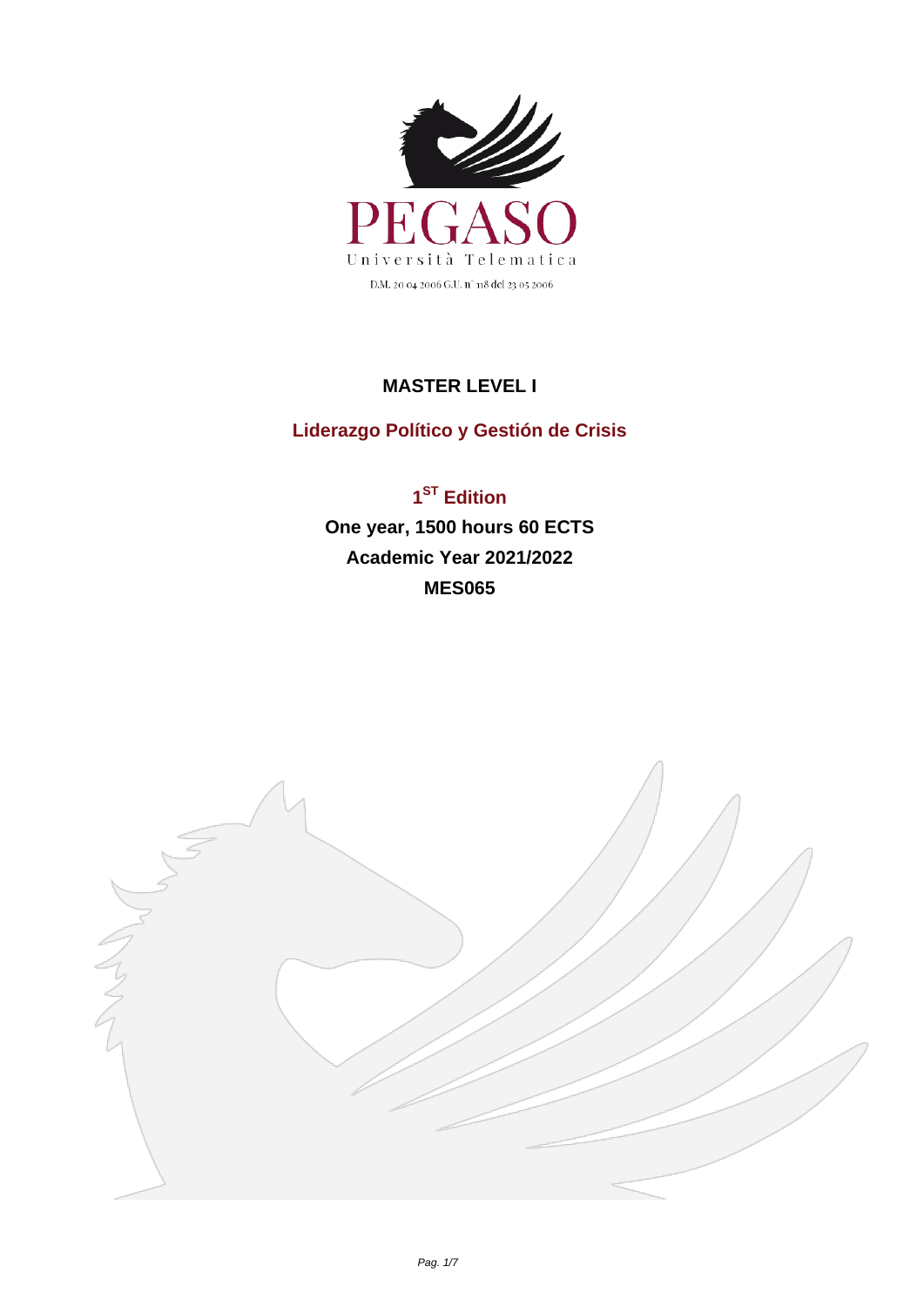

| <b>Title</b>         | Liderazgo Político y Gestión de Crisis                                                                                                                                                                                                                                                                                                                                                                                                                                                                                                                                                                                                               |
|----------------------|------------------------------------------------------------------------------------------------------------------------------------------------------------------------------------------------------------------------------------------------------------------------------------------------------------------------------------------------------------------------------------------------------------------------------------------------------------------------------------------------------------------------------------------------------------------------------------------------------------------------------------------------------|
| <b>Edition</b>       | $1ST$ Edition                                                                                                                                                                                                                                                                                                                                                                                                                                                                                                                                                                                                                                        |
| <b>Area</b>          | <b>INTERNATIONAL</b>                                                                                                                                                                                                                                                                                                                                                                                                                                                                                                                                                                                                                                 |
| <b>Category</b>      | <b>MASTER</b>                                                                                                                                                                                                                                                                                                                                                                                                                                                                                                                                                                                                                                        |
| <b>Level</b>         | Level I                                                                                                                                                                                                                                                                                                                                                                                                                                                                                                                                                                                                                                              |
| <b>Academic Year</b> | 2021/2022                                                                                                                                                                                                                                                                                                                                                                                                                                                                                                                                                                                                                                            |
| <b>Duration</b>      | One year, 1500 hours, 60 ECTS                                                                                                                                                                                                                                                                                                                                                                                                                                                                                                                                                                                                                        |
| <b>Presentation</b>  | In Western and democratic societies, leadership is essential to exercise public<br>direction and management. Faced with this situation and with this panorama at<br>the international level, we must regain credibility through a new way of doing<br>politics and managing what is public is a necessity of the first order. Current<br>public leaders need to acquire knowledge and learn to handle tools and<br>techniques that facilitate the development of their work with greater confidence,<br>but also commit to ethics and public values.                                                                                                 |
| <b>Objectives</b>    | This Postgraduate Master Course is preferably structured towards students with<br>training areas typical of Social Sciences, Communication, Law or Humanities.<br>Although it is very attractive for those profiles that come from the active field of<br>politics, from public administrations at all levels, as well as from social<br>organizations and the third sector focused on the defense and promotion of<br>causes and interests, which want to improve their training and acquiring a set of<br>knowledge and skills to be applied to political practice, public management, or<br>the direction and management of social organizations. |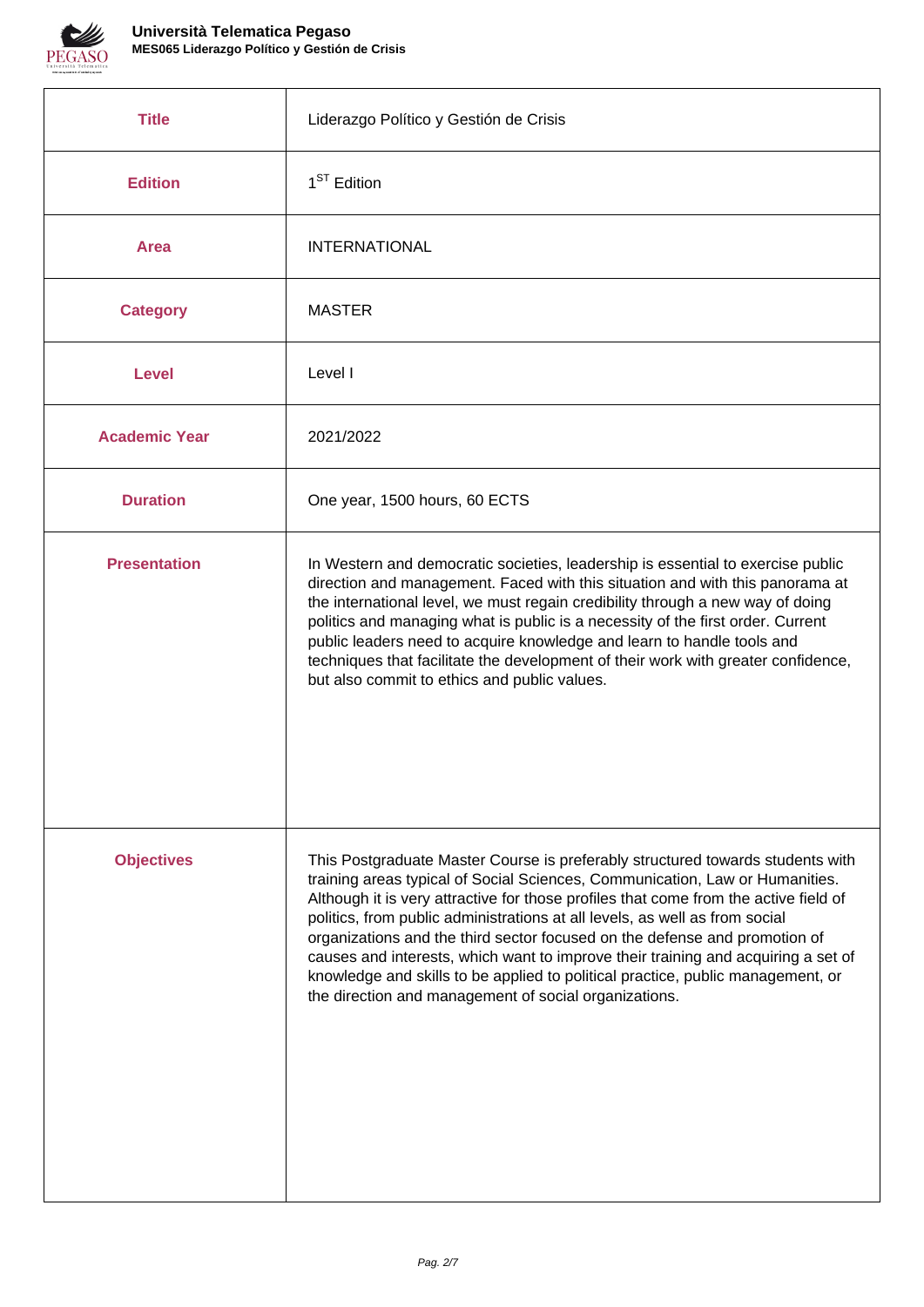

| <b>Tools</b> |                                                                                                                                                                                                                                                                                                                                                           |
|--------------|-----------------------------------------------------------------------------------------------------------------------------------------------------------------------------------------------------------------------------------------------------------------------------------------------------------------------------------------------------------|
|              | This Postgraduate Master Course will be delivered online through our didactic<br>platform available 24/7.                                                                                                                                                                                                                                                 |
|              | The distance learning system shall provide assisted learning along a<br>predetermined educational path, with access to didactic materials specifically<br>developed, with a wide range of interactive individual and group activities,<br>supervised by tutors and experts in the field, able to interact with students and<br>to answer their enquiries. |
|              | The study of the didactic materials, both digital (video lessons of the lecturers<br>with graphic animations) and on paper support (lecture notes and/or texts), is<br>conducted according to the time schedules and personal availability of the<br>student.                                                                                             |
|              | Students may avail of video lessons for the study of theoretical knowledge, of<br>bibliographies and sitographies, in addition to notes and documents necessary<br>for the acquisition of practical skills.                                                                                                                                               |
|              |                                                                                                                                                                                                                                                                                                                                                           |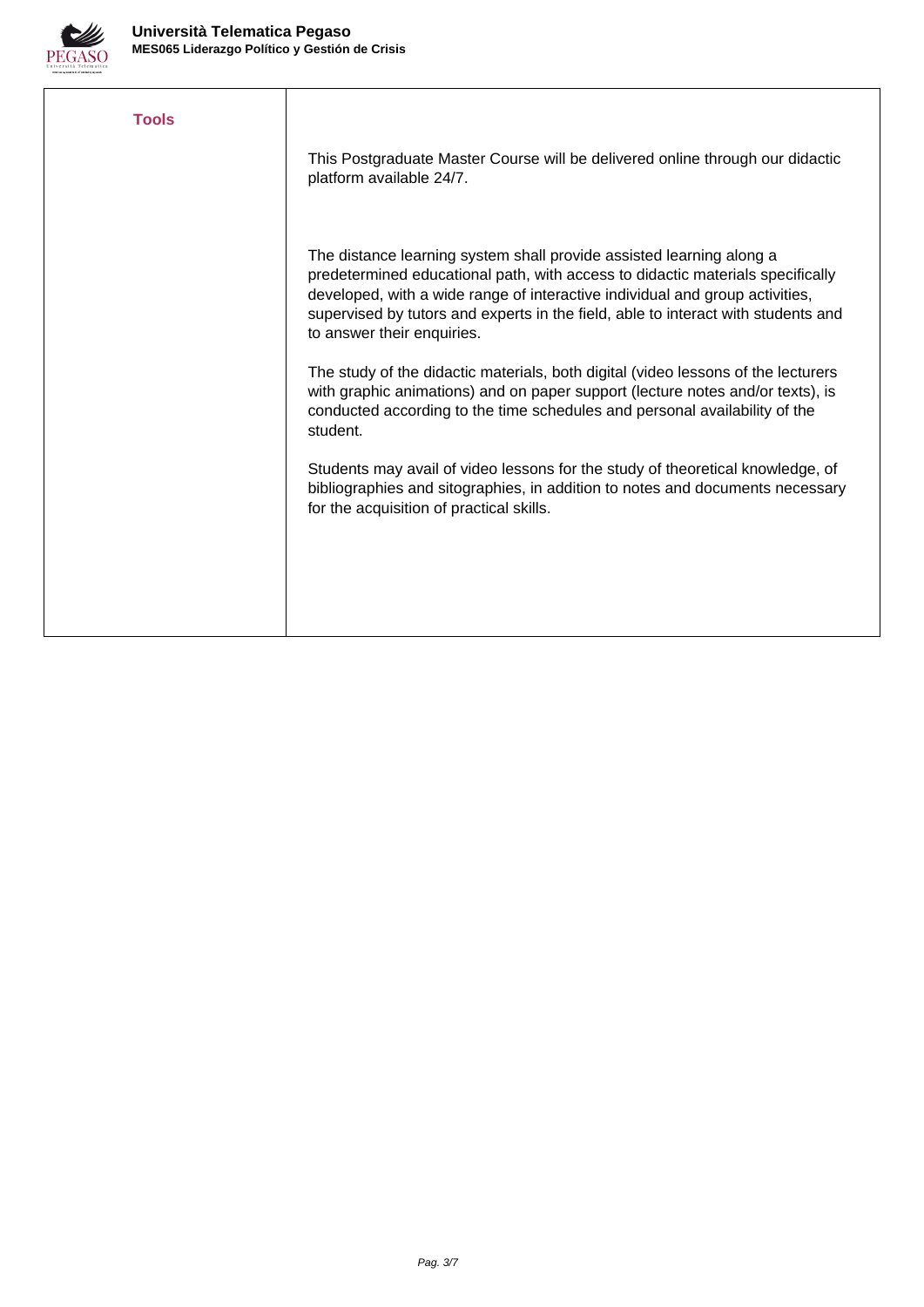

| <b>Contents</b> |                | <b>Topics</b>                                                                                    | <b>ECTS</b> |
|-----------------|----------------|--------------------------------------------------------------------------------------------------|-------------|
|                 | $\mathbf{1}$   | Filosofía y Pensamiento Político                                                                 | 5           |
|                 | 2              | Gestión Económica y presupuestos en la Administración Pública                                    | 5           |
|                 | 3              | Democracia y Ética Política                                                                      | 5           |
|                 | 4              | Gestión de Recursos y Dirección de Equipos de Alto Rendimiento                                   | 5           |
|                 | 5              | Negociación, Gestión de Crisis y Resolución de conflictos                                        | 5           |
|                 | 6              | Liderazgo y toma de decisions                                                                    | 5           |
|                 | $\overline{7}$ | Comunicación y marketing politico                                                                | 5           |
|                 | 8              | Seguridad y Cooperación internacional en un contexto global                                      | 5           |
|                 | 9              | Metodología de la Investigación en ciencias sociales                                             | 5           |
|                 | 10             | Trabajo Final de Master                                                                          | 5           |
|                 | 11             | MATERIAS OPTATIVAS (SE ELIGEN 2)                                                                 |             |
|                 | 12             | Relaciones internaciones                                                                         | 6           |
|                 | 13             | Historia de la Diplomacia                                                                        | 6           |
|                 | 14             | Seguridad en un mundo global                                                                     | 6           |
|                 | 15             | Defensa en un mundo global                                                                       | 6           |
|                 | 16             | La Ideología Yihadista: del Islamismo Político a la Doctrina del Takfir y el<br>Yihadismo Global | 6           |
|                 | 17             | Usos estratégicos del Ciberespacio                                                               | 6           |
|                 | 18             | Análisis de la Ciberinteligencia y el Ciberterrorismo                                            | 6           |
|                 | 19             | La inteligencia ante los riesgos y amenazas de la Sociedad Internacional<br>actual               | 6           |
|                 | 20             | Fundamentos de Inteligencia                                                                      | 6           |
|                 | 21             | Geopolítica y Geoestrategia Internacional                                                        | 6           |
|                 | 22             | Evolución Histórica de las Amenazas Híbridas                                                     | 6           |
|                 | 23             | Ciberseguridad. Introducción general                                                             | 6           |
|                 |                | <b>Total</b>                                                                                     | 60          |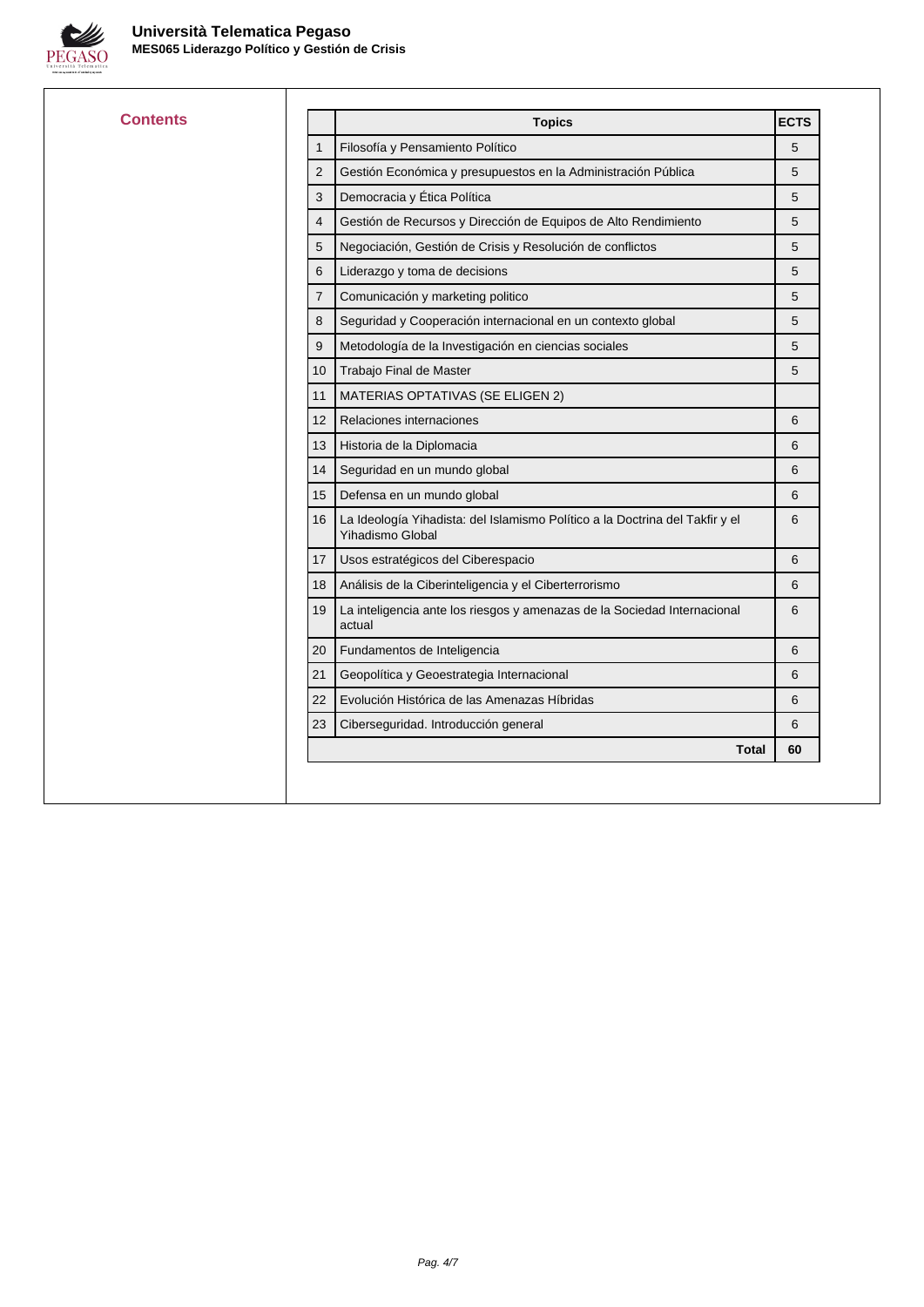

| Upon enrolment, the student will receive, at the e-mail address provided during<br>the enrolment process, the credentials to access the UniPegaso platform,<br>where they will be able to download the final certificate once the have<br>successfully passed the final examination. |
|--------------------------------------------------------------------------------------------------------------------------------------------------------------------------------------------------------------------------------------------------------------------------------------|
| Students are expected to:                                                                                                                                                                                                                                                            |
| • study the didactic material specifically arranged;                                                                                                                                                                                                                                 |
| • participate in online activities;                                                                                                                                                                                                                                                  |
| • successfully meet the required learning outcomes of each module as stated in<br>course outline in order to pass the assignments;                                                                                                                                                   |
| • revise the assignments according to the lecturers' comments in an event of<br>the failure to meet one or more of the learning outcomes for each module;                                                                                                                            |
| • successfully pass the final dissertation defense real time via digital tools.                                                                                                                                                                                                      |
|                                                                                                                                                                                                                                                                                      |
| The following access qualifications are required:                                                                                                                                                                                                                                    |
| • Bachelor's degree corresponding to EQF level 6                                                                                                                                                                                                                                     |
| <b>Enrolment always open</b>                                                                                                                                                                                                                                                         |
| The administration department reserves the right to activate the Postgraduate<br>Course: https://docs.unipegaso.it/postlaurea/mancata_attivazione.pdf                                                                                                                                |
| By enrolling in this course, you accept and agree to abide by the following<br>Terms and Conditions of Use:<br>https://docs.unipegaso.it/postlaurea/cond_util_post.pdf                                                                                                               |
|                                                                                                                                                                                                                                                                                      |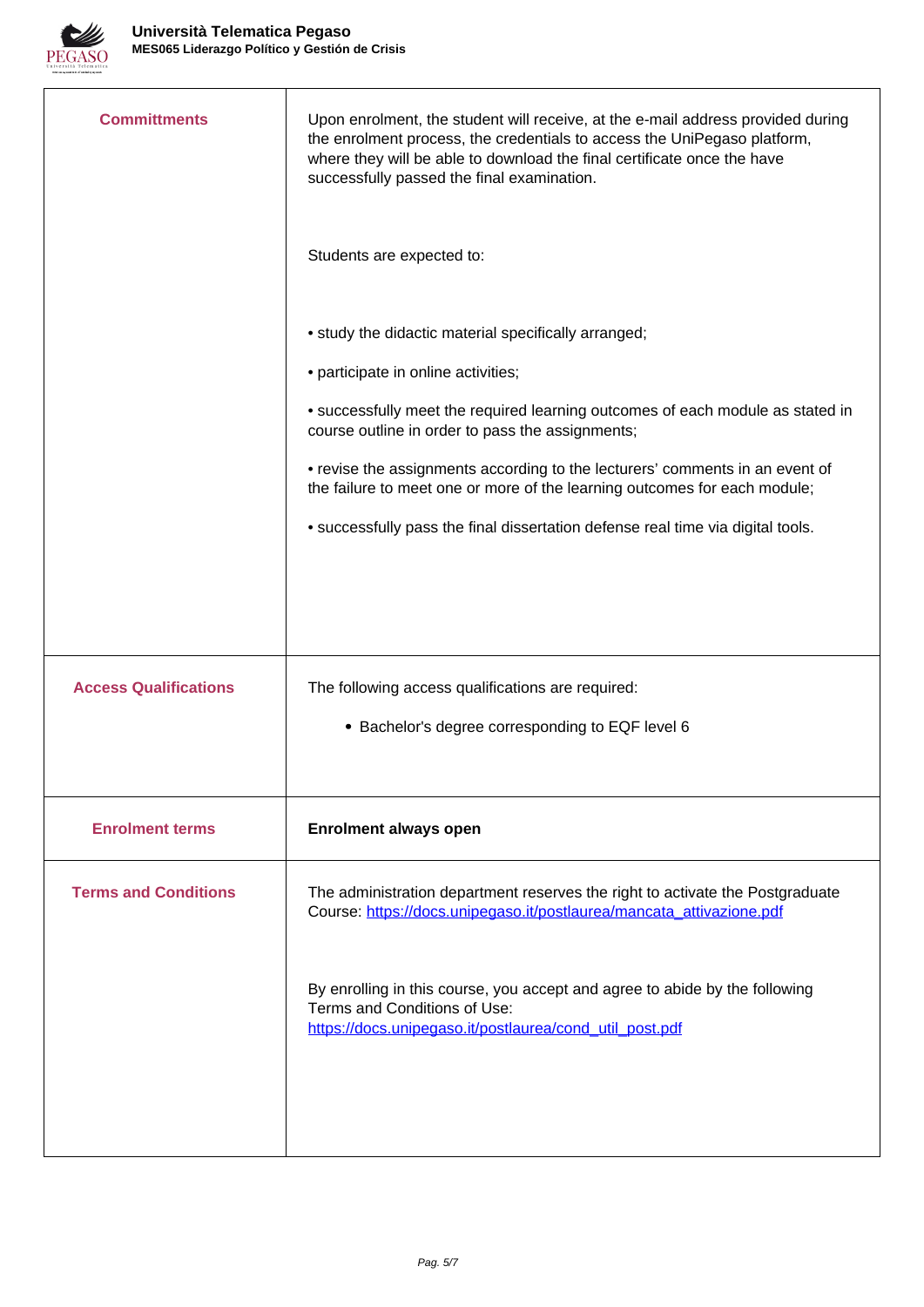

| <b>Enrolment fees</b>      | € 800,00<br>to be paid in a single instalment at the time of registration                                                                                                                                                                                                                                                                                                                                                                                                                                                                                                                                                                                                                                                                                                                                                                                                                                                                                                                                                            |
|----------------------------|--------------------------------------------------------------------------------------------------------------------------------------------------------------------------------------------------------------------------------------------------------------------------------------------------------------------------------------------------------------------------------------------------------------------------------------------------------------------------------------------------------------------------------------------------------------------------------------------------------------------------------------------------------------------------------------------------------------------------------------------------------------------------------------------------------------------------------------------------------------------------------------------------------------------------------------------------------------------------------------------------------------------------------------|
| <b>Payment modalities</b>  | For information about enrolment fees and payment modalities, please<br>contact the following address: administracion@iniseg.es                                                                                                                                                                                                                                                                                                                                                                                                                                                                                                                                                                                                                                                                                                                                                                                                                                                                                                       |
| <b>Data Protection Act</b> | DATA PROTECTION ACT IN COMPLIANCE WITH THE REGULATION (EU)<br>2016/679 OF THE EUROPEAN PARLIAMENT AND OF THE COUNCIL of 27<br><b>April 2016</b><br>We hereby inform you that your data is processed in compliance with the new<br>General Data Protection Regulation (EU Reg. 2016/679) by Università<br>Telematica Pegaso. On the website www.unipegaso.it you can find the<br>information regarding the procedures and methods of data processing.<br>At any time, in relation to your Data, you may exercise your rights under the<br>terms and conditions described in articles 7 and 15-22 of the Rules, by<br>contacting the Data Controller of Università Telematica Pegaso, Piazza Trieste<br>e Trento, 48 - 80132 Naples, by post or fax, indicating on the envelope or on the<br>sheet the wording " Privacy Policy", or sending an e-mail at:<br>privacy@unipegaso.it<br>You can find the Regulation on the website of Università Telematica Pegaso at<br>the following link:<br>https://www.unipegaso.it/website/privacy |
|                            | It is possible to consult the information on the UniversitA Telematica Pegaso<br>website, at the address: http://www.unipegaso.it/website/privacy                                                                                                                                                                                                                                                                                                                                                                                                                                                                                                                                                                                                                                                                                                                                                                                                                                                                                    |